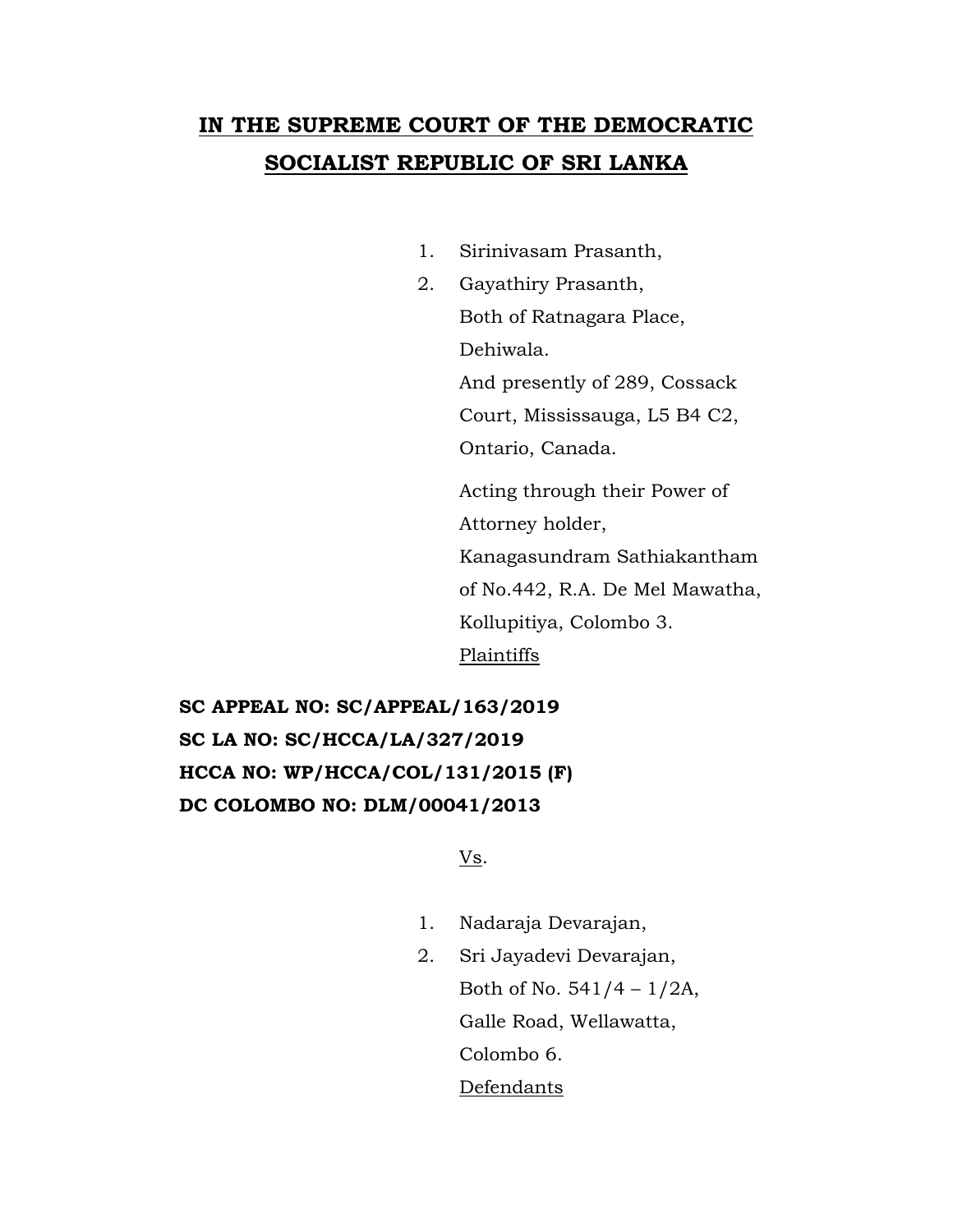## AND BETWEEN

- 1. Nadaraja Devarajan,
- 2. Sri Jayadevi Devarajan, Both of No.  $541/4 - 1/2A$ , Galle Road, Wellawatta, Colombo 6.

## Defendant-Appellants

Vs.

- 1. Sirinivasam Prasanth,
- 2. Gayathiry Prasanth, Both of Ratnagara Place, Dehiwala.

And presently of 289, Cossack Court, Mississauga, L5 B4 C2, Ontario, Canada.

Acting through their Power of Attorney holder, Kanagasundram Sathiakantham of No.442, R.A. De Mel Mawatha, Kollupitiya, Colombo 3. Plaintiff-Respondents

## AND NOW BETWEEN

- 1. Sirinivasam Prasanth,
- 2. Gayathiry Prasanth, Both of Ratnagara Place, Dehiwala. And presently of 289, Cossack Court, Mississauga,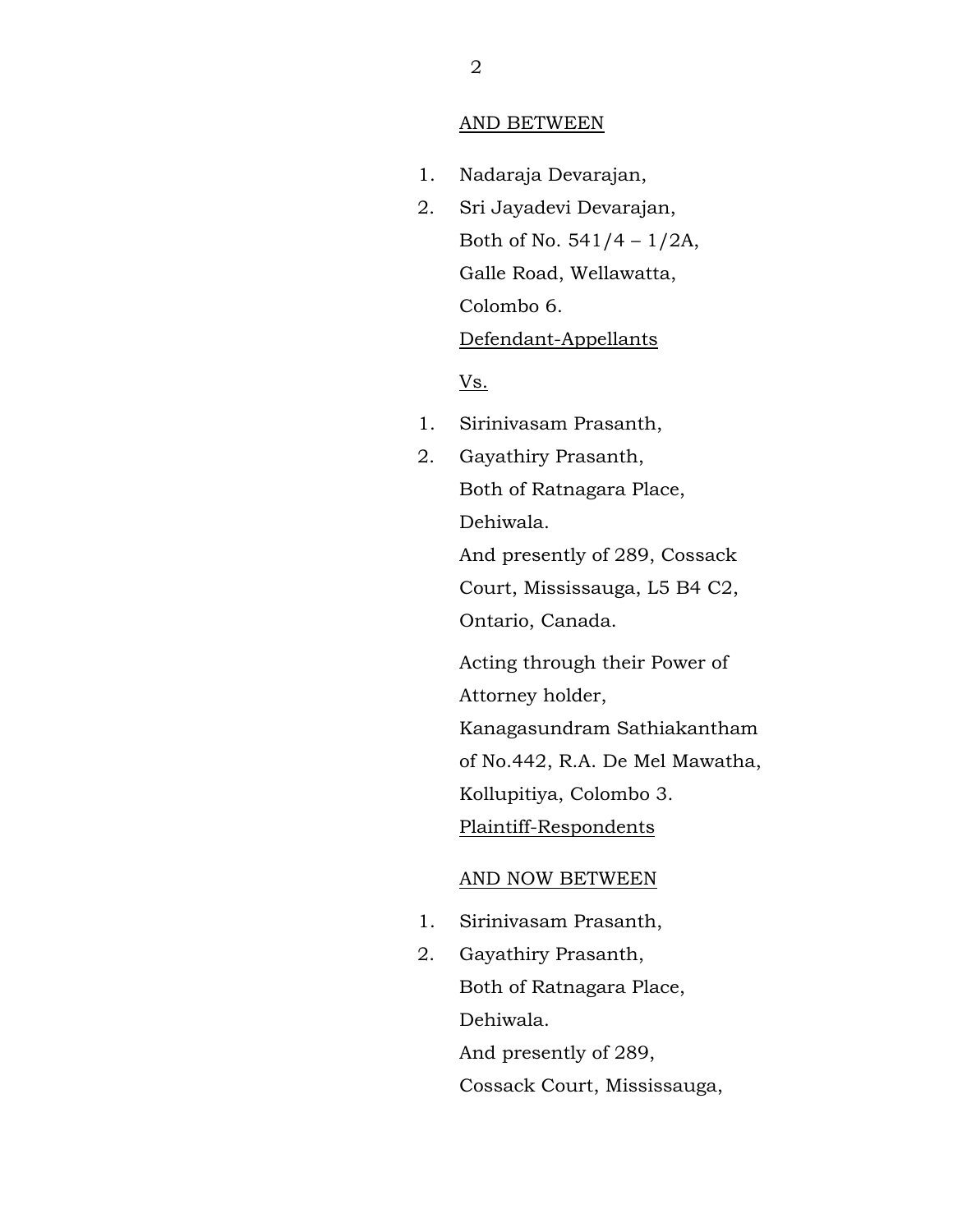L5 B4 C2, Ontario, Canada. Acting through their Power of Attorney holder, Kanagasundram Sathiakantham of No.442, R.A. De Mel Mawatha, Kollupitiya, Colombo 3. Plaintiff-Respondent-Appellants

Vs.

- 1. Nadaraja Devarajan,
- 2. Sri Jayadevi Devarajan, Both of No.  $541/4 - 1/2A$ , Galle Road, Wellawatta, Colombo 6. Defendant-Appellant-Respondents
- Before: Buwaneka Aluwihare, P.C., J. Achala Wengappuli, J. Mahinda Samayawardhena, J. Counsel: Palitha Kumarasinghe, P.C., with Viraj Bandaranayake for the Plaintiff-Respondent-Appellants. Lakshman Wickramaratne for the Defendant-

Appellant-Respondents.

Argued on : 17.02.2021

Decided on: 22.03.2021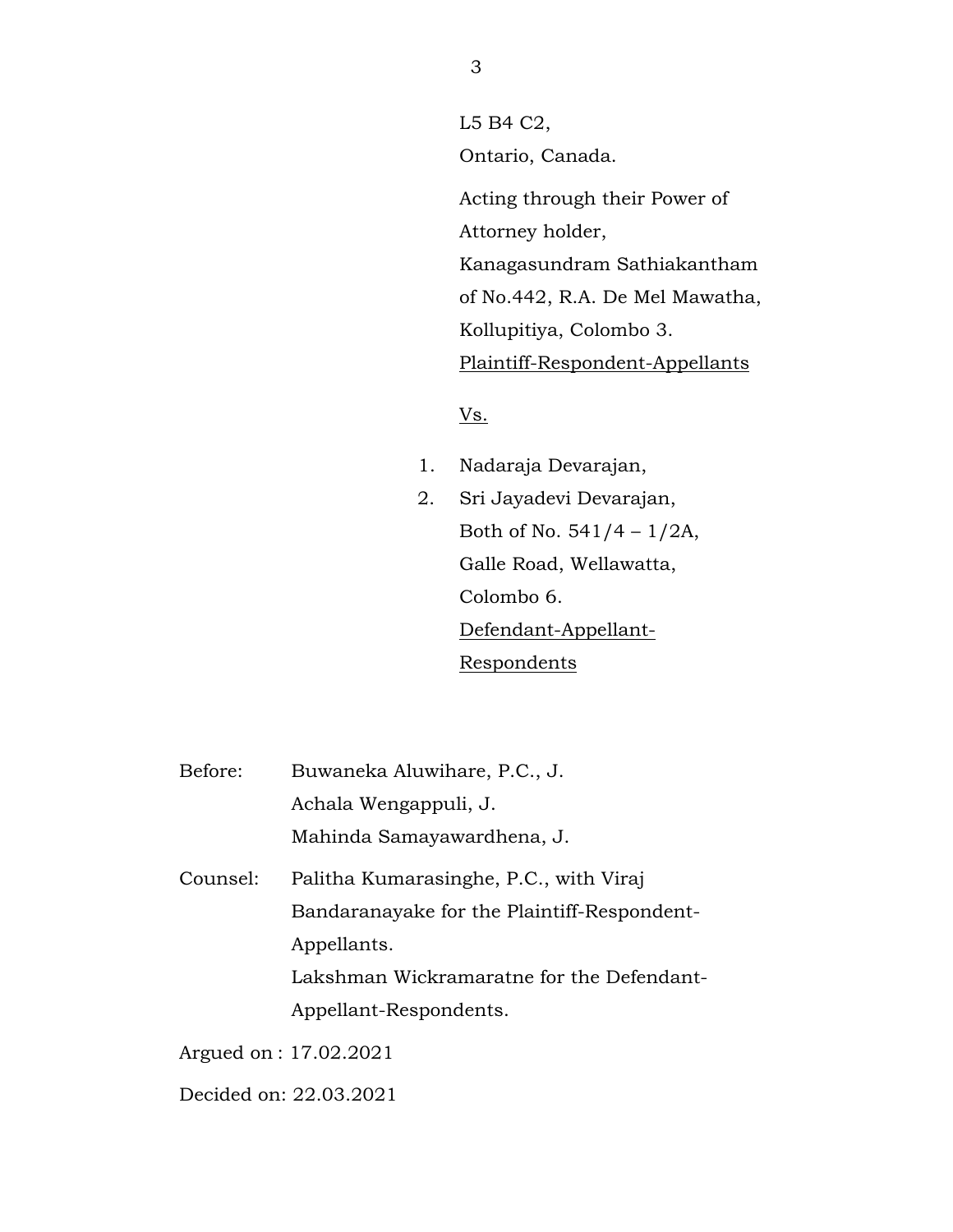Mahinda Samayawardhena, J.

The Plaintiffs filed this action in the District Court of Colombo seeking a declaration of title to the property described in the third schedule to the plaint, the ejectment of the Defendants therefrom and damages. The Defendants sought the dismissal of the Plaintiffs' action and claimed prescriptive title to the property. After trial, the District Court entered Judgment for the Plaintiffs except damages. On appeal, the High Court of Civil Appeal set aside the Judgment of the District Court and entered Judgment for the Defendants. Hence this appeal by the Plaintiffs.

Leave was granted by this Court on the question whether the High Court erred in holding that the Defendants acquired prescriptive title to the property within the meaning of section 3 of the Prescription Ordinance, No. 22 of 1871, as amended, on the strength of the evidence adduced at the trial.

The property in suit is a condominium unit. The parties to the case are close relations. The Power of Attorney holder who filed this case is the father of the 2nd Plaintiff; the 1st Plaintiff is the husband of the 2nd Plaintiff. The 2nd Defendant is the uterine sister of the 2nd Plaintiff's father; the 1st Defendant is the husband of the 2nd Defendant.

The aforesaid Power of Attorney holder of the Plaintiffs was the owner of the property by Deed P1 executed in 1994. He gifted the property to his daughter, the 2nd Plaintiff, by Deed P2. It is significant that Deeds P1 and P2 were not marked subject to proof at the trial. Nor was an issue raised by the Defendants at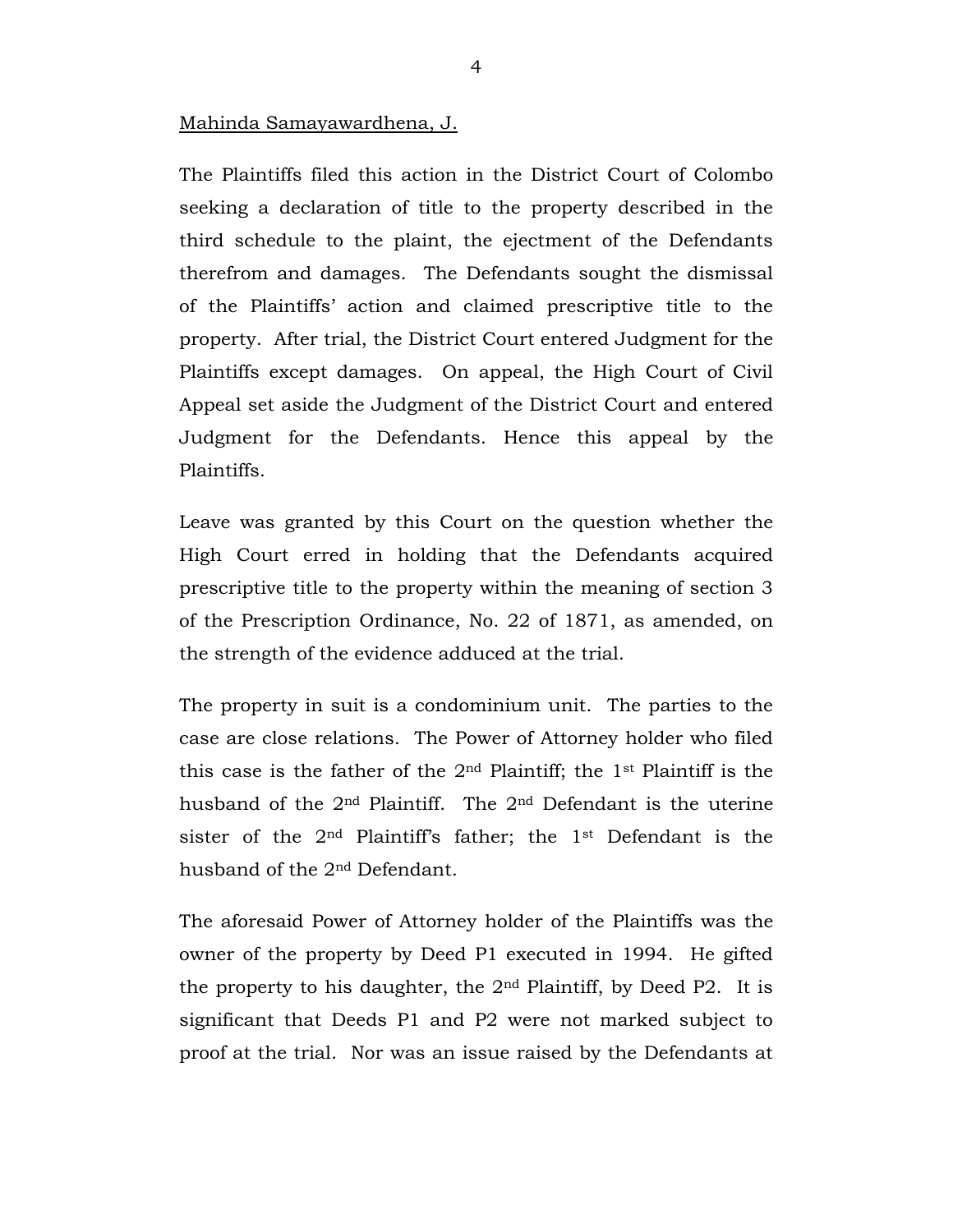the trial disputing the Deeds. The Defendants do not have a Deed to this property.

Nevertheless, the learned High Court Judge seems to be disputing Deed P1 on the basis that the consideration for P1 was not paid by the transferee, the 2nd Plaintiff's father, to the transferor (the owner of the condominium unit), but by the sister of both the 2nd Plaintiff's father and the 2nd Defendant, who at that time was living in the UK. This is clear by looking at the answer given by the learned High Court Judge in the impugned Judgment to issue No.1, which reads "*there can be encumbrances or fetters in the alleged paper title*" of the transferee of Deed P1 as the consideration was supplied by a third party.

A Deed does not become invalid or less valid merely because consideration was paid by a third party. There is no law that consideration must be paid by the transferee personally. In this case, the sister living in the UK, by P3 marked at the trial not subject to proof, whilst stating "*the above property was bought by my brother [the transferee of P1]*" and "*I provided him with financial assistance to buy this property*", expressly admits "*I am fully aware that I have no legal right to this property*." Therefore the learned High Court Judge was erroneous to have held that Deed P1 is subject to "*encumbrances or fetters*".

Hence there is no difficulty in concluding that the Plaintiffs have the paper title to the property.

In a vindicatory action, the initial burden is on the Plaintiff to prove title to the property. If he fails to prove title, the Plaintiff's action shall fail no matter how weak the case of the Defendant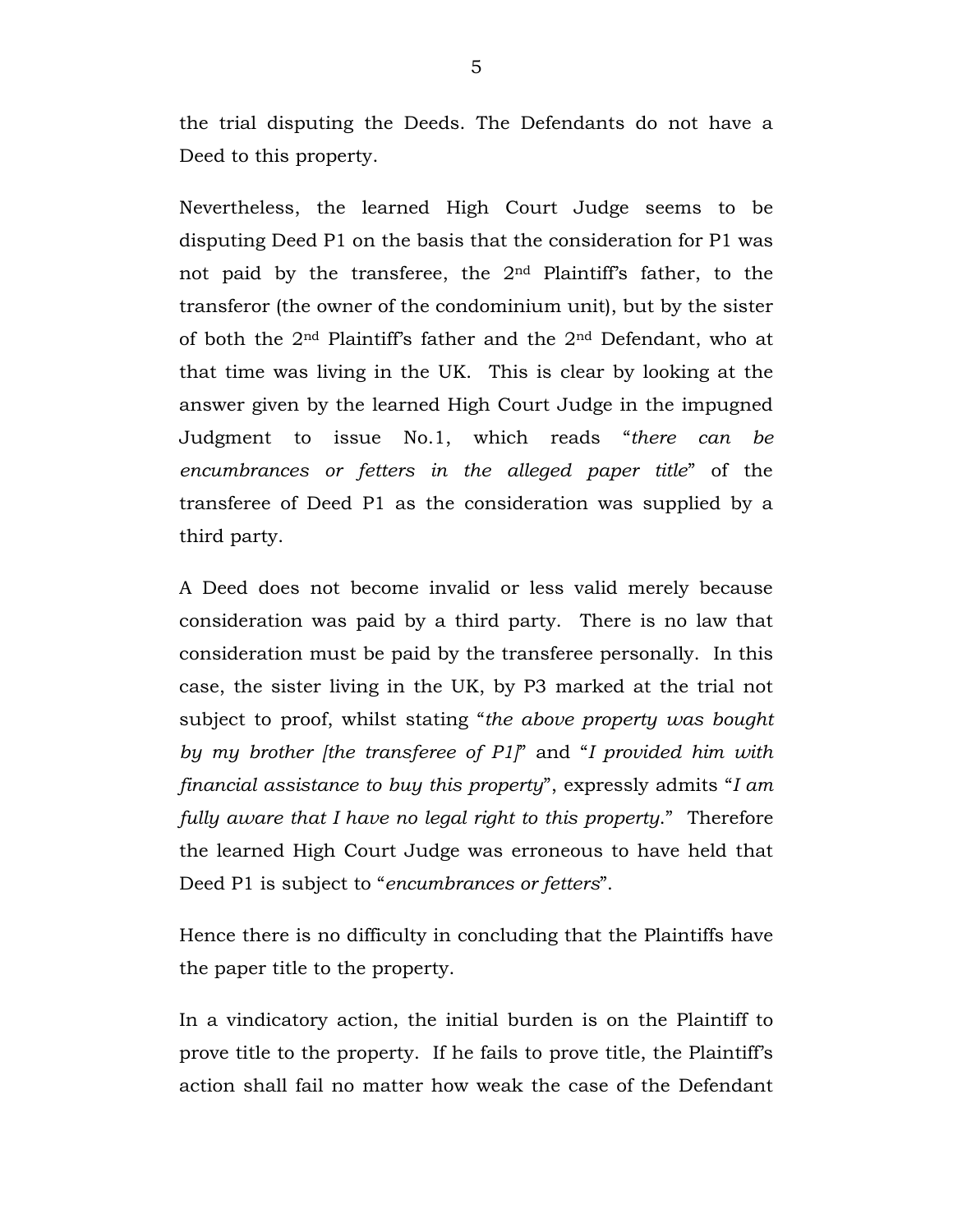is. However, once the paper title to the property is accepted by the Defendant or proved by the Plaintiff, the burden shifts to the Defendant to prove on what right he is in possession of the property.

Let me add this for clarity. The right to possession and the right to recover possession are essential attributes of ownership of immovable property. The owner is entitled to these as of right. The law does not require that the owner must possess his property. That is his choice. He can either possess it or leave it as it is. In simple terms, merely because the owner does not possess the property, he does not lose ownership of the property.

In *Siyaneris v. Udenis de Silva (1951) 52 NLR 289* the Privy Council held: "*In an action for declaration of title to property, where the legal title is in the Plaintiff but the property is in the possession of the Defendant, the burden of proof is on the Defendant*." In *Theivandran v. Ramanathan Chettiar [1986] 2 Sri LR 219 at 222*, Sharvananda C.J. stated: "*In a vindicatory action the claimant need merely prove two facts; namely, that he is the owner of the thing and that the thing to which he is entitled to possession by virtue of his ownership is in the possession of the Defendant. Basing his claim on his ownership, which entitles him to possession, he may sue for the ejectment of any person in possession of it without his consent. Hence when the legal title to the premises is admitted or proved to be in the Plaintiff, the burden of proof is on the Defendant to show that he is in lawful possession*." This was quoted with approval by G.P.S. de Silva C.J. in *Beebi Johara v. Warusavithana [1998] 3 Sri LR 227 at 229* and reiterated in *Candappa nee Bastian v. Ponnambalam Pillai*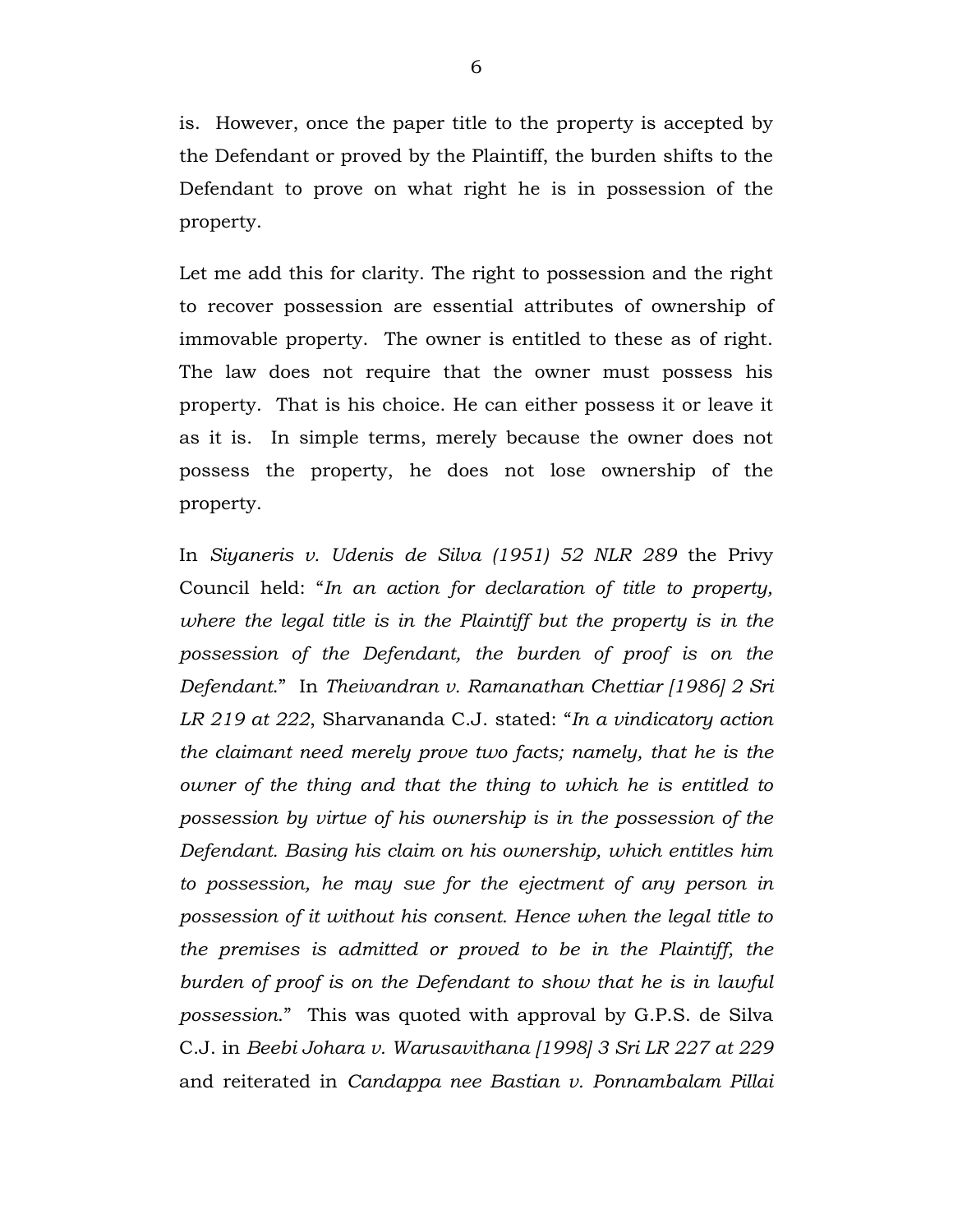*[1993] 1 Sri LR 184 at 187*. *Vide* also *Wijetunge v. Thangarajah [1999] 1 Sri LR 53, Gunasekera v. Latiff (1999) 1 Sri LR 365 at 370, Jayasekera v. Bishop of Kandy [2002] 2 Sri LR 406* and *Loku Menika v. Gunasekera [1997] 2 Sri LR 281 at 282-283*.

Let us now consider whether the Defendants discharged their burden of proof. The Defendants did not make a claim in reconvention in the prayer to the answer that they have acquired prescriptive title to the property. But by issue No.13 raised at the trial, they did claim prescriptive title to the property. This is permissible in terms of section 146 of the Civil Procedure Code which allows issues to be raised on matters where "*the parties are at variance*" and "*the right decision of the case appears to the Court to depend*."

It is settled law that once issues are framed and accepted by Court, the case of each party is crystallised in the issues and the pleadings recede to the background. Thereafter the case is tried and the parties marshal their evidence not on the pleadings but on the issues. Practically, the Judgment is the answers to the issues with reasons.

Issue No.13 raised by the Defendants reads as follows: "*Did the 1st and 2nd Defendants acquire prescriptive title [to the property] from the day which they came into possession in the year 1995?*" The year 1995 is significant as I will explain below. It cannot be a mistake or typographical error as the same year is repeated in issue No.10 raised by Defendants: "*Did the Defendants obtain possession of the property from a third party in the year 1995?*" Although the Defendants state in the answer that they came into possession of the property in March 1994, they took up the clear position by way of the issues that they came and commenced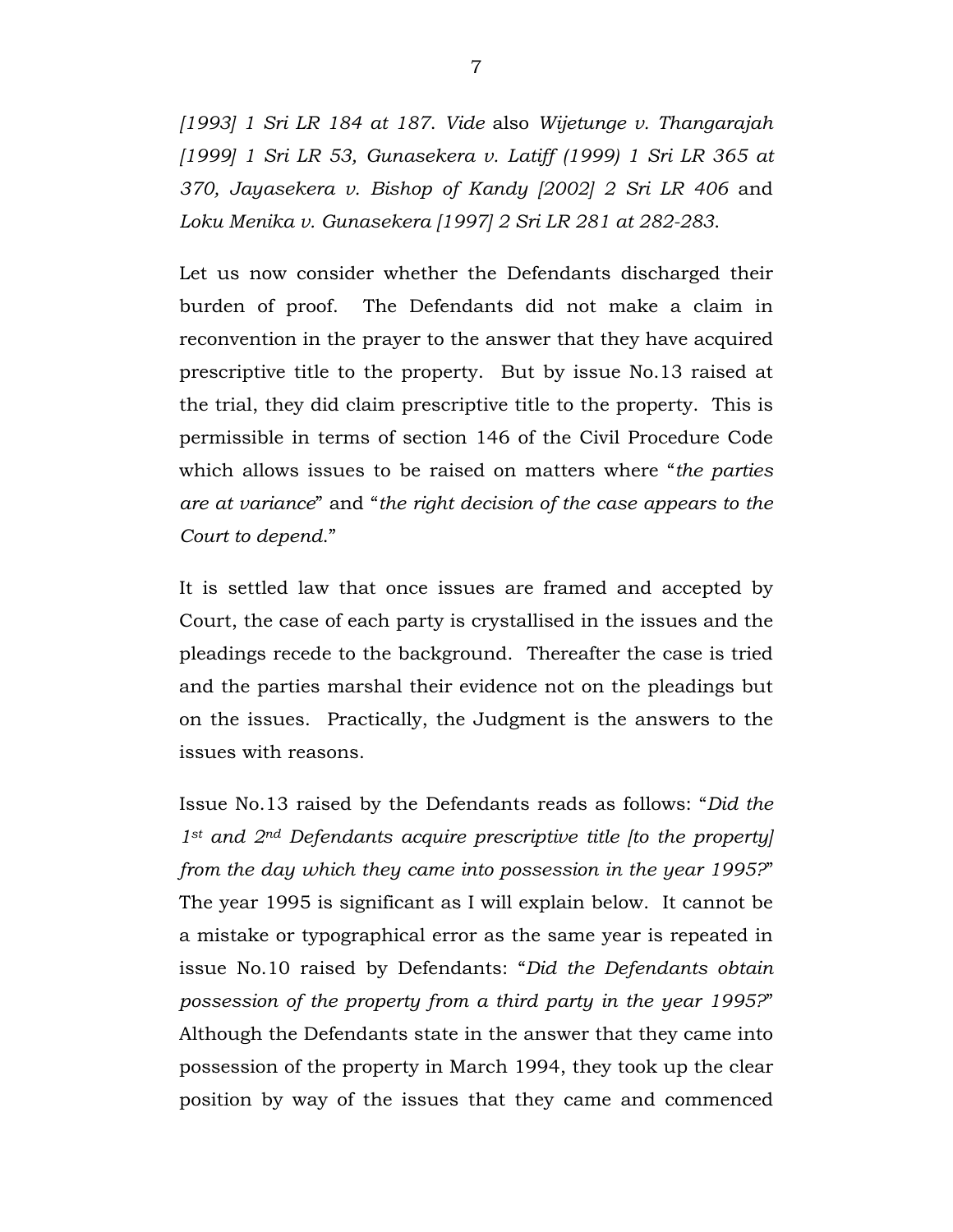prescriptive possession from 1995 (having taken possession of the property from a third party). For whatever reason, this is how the Defendants put their prescriptive claim in issue at the trial. On the other hand, even if the Defendants pleaded in the answer that they commenced prescriptive possession from 1995, they could have (subject to objection by the Plaintiffs) raised an issue that they commenced prescriptive possession from March 1994.

The above two issues were answered by the learned District Judge in the negative and by the learned High Court Judge on appeal in the affirmative in that the learned High Court Judge states that the Defendants commenced prescriptive possession not from 1995 but from March 1994. The answer to issue No.13 by the learned High Court Judge is as follows: "*The 1st and 2nd Defendant Appellants have acquired prescriptive title from continuous, uninterrupted, adverse and independent possession from March 1994*."

The Plaintiffs countered the prescriptive claim of the Defendants on the premise that the Defendants were permitted to occupy the house in order for the Defendants' children to continue their education in Colombo, as the Defendants were displaced during the civil war in the North. It may be recalled that the transferee of Deed P1 is the brother of the 2nd Defendant and the purchase price of the house was paid, according to the Defendants, by their sister in the UK. The learned High Court Judge in his Judgment says the claim that the 2nd Plaintiff's father granted leave and license to his sister, the 2nd Defendant, to stay in the house is unsustainable because Deed P1 was executed on 01.12.1994 whereas the Defendants had come into occupation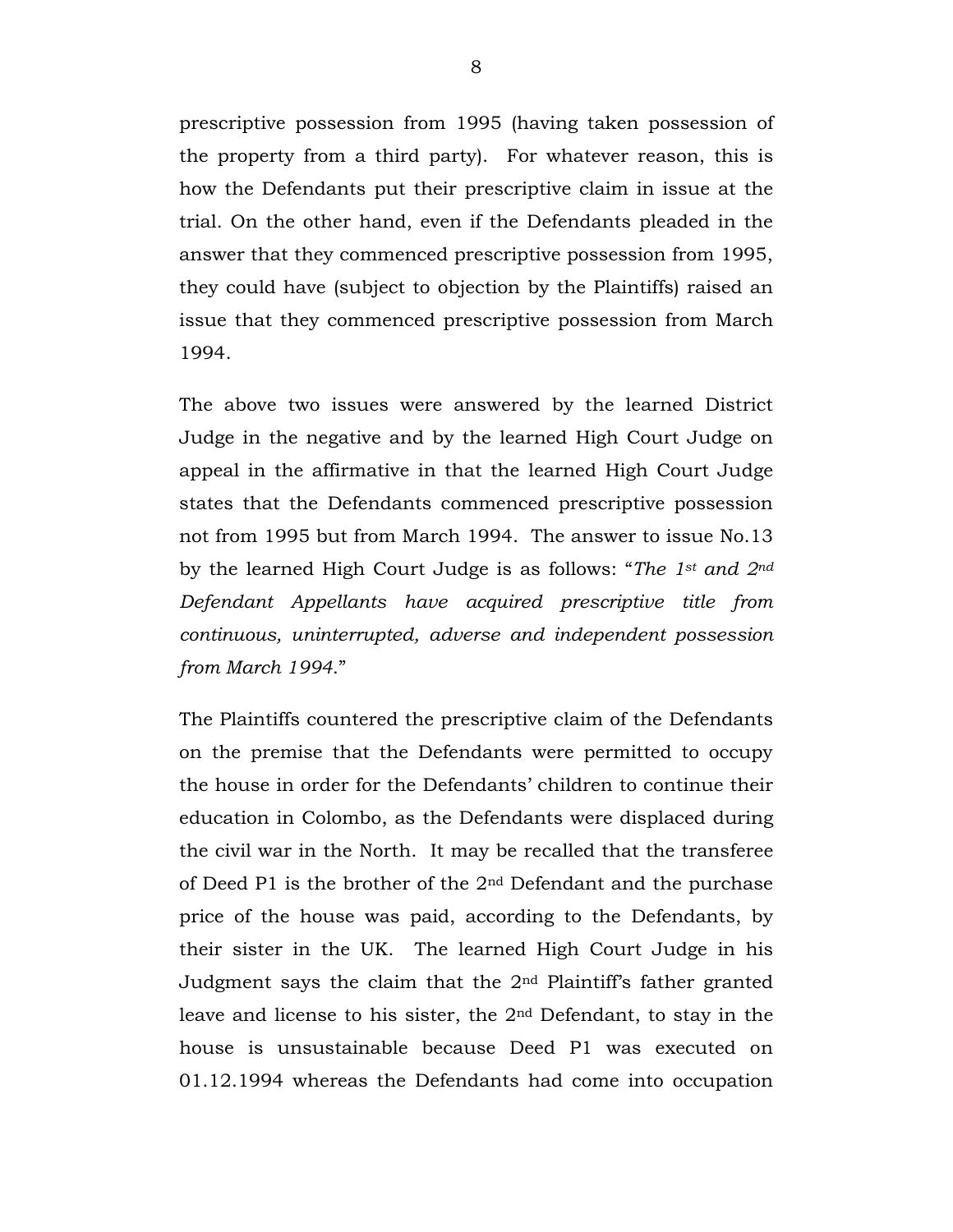of the house in March 1994 having obtained the keys to the house from the vendors of Deed P1.

This approach of the learned High Court Judge is not permissible given the issues raised by the Defendants at the trial as quoted above. If I may repeat, the position taken up by the Defendants at the trial as crystallised in the issues is that they came and commenced prescriptive possession of the property from 1995 and not from March 1994. Upon acceptance of the issues, the position is that the 2nd Plaintiff's father became the owner of the property by Deed P1 dated 01.12.1994, before the Defendants came into possession of the house in 1995.

In the adversarial system of justice associated mainly with common law jurisdictions, the case is decided by the Judge on a competitive process between the Plaintiff and the Defendant without the Judge himself taking part in the dispute. Conversely, in the inquisitorial system of justice associated mainly with civil law jurisdictions, the pre-trial in particular and also the trial itself is, practically, an expedition presided over by the Judge in pursuit of the truth. Notwithstanding that the goal of both the adversarial and inquisitorial systems is the ascertainment of the truth, the former seeks to attain it by pitting the parties against one another, whereas the latter seeks to attain the same by the Judge's direct involvement in the process. Both systems have advantages and disadvantages.

Sri Lanka is known to have a common law system (although strictly speaking we have a mixed system with features of both legal systems). The system of justice we practice here is adversarial and not inquisitorial. Hence the Judge trying a case shall be careful not to overstep his limits in the guise of due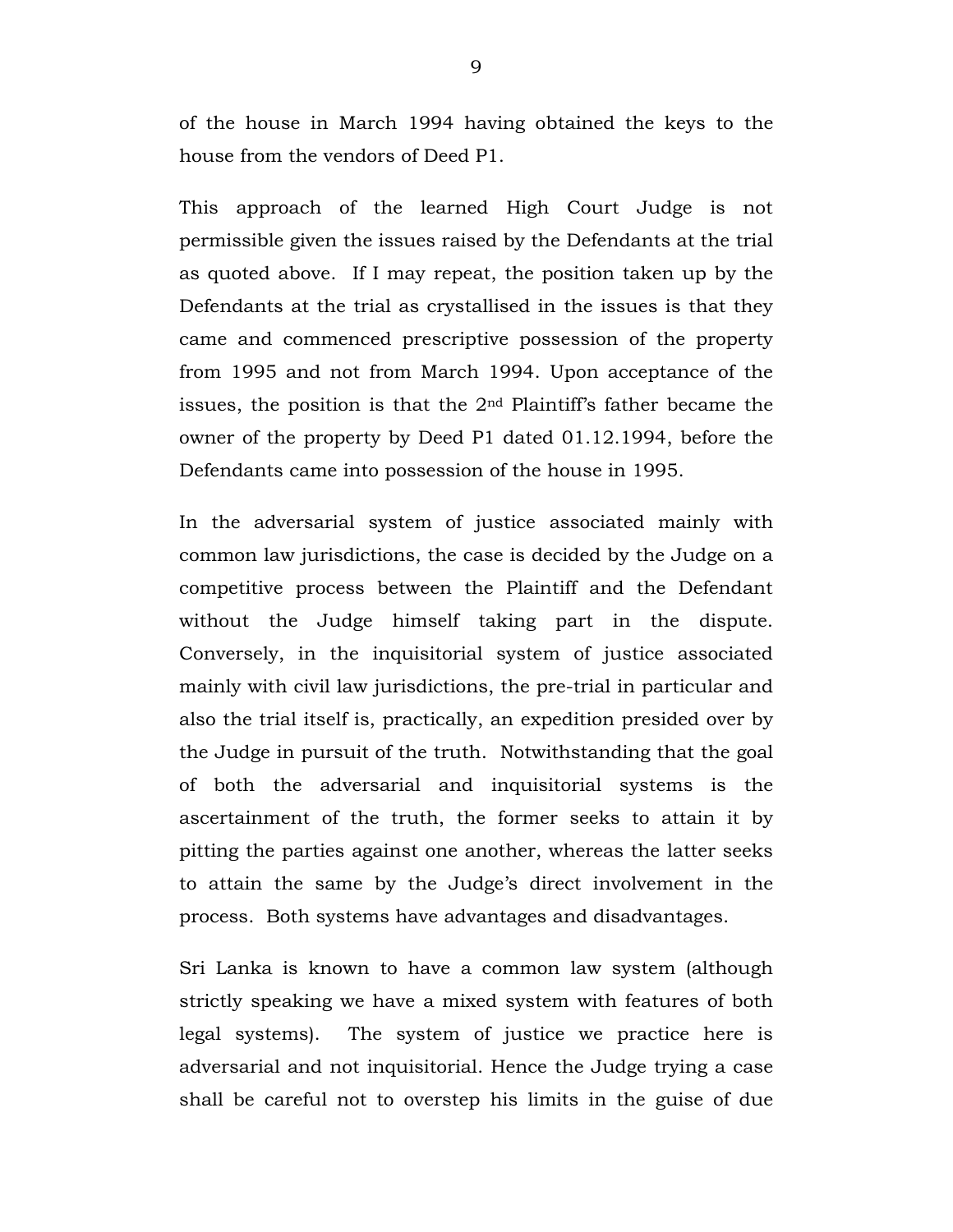administration of justice. The Judge shall decide the case as it is presented before him by the two competing parties and not based on his own conception of justice and injustice, unless there is a compelling reason to deviate from the fundamental principle.

It was held in *Pathmawathie v. Jayasekara [1997] 1 Sri LR 248*: "*It must always be remembered by Judges that the system of civil law that prevails in our country is confrontational and therefore the jurisdiction of the Judge is circumscribed and limited to the dispute presented to him for adjudication by the contesting parties. Our civil law does not in any way permit the adjudicator or judge the freedom of the wild ass to go on a voyage of discovery and make findings as he pleases may be on what he thinks is right or wrong, moral or immoral or what should be the correct situation. The adjudicator or Judge is duty bound to determine the dispute presented to him and his jurisdiction is circumscribed by that dispute and no more*."

The Supreme Court in *Saravanamuthu v. Packiyam [2012] 1 Sri LR 298* observed: "*It must be remembered that the jurisdiction of the Court is limited to the dispute presented for adjudication by the contesting parties*."

Chief Justice G.P.S. de Silva in *Beebi v. Warusavithana [1998] 3 Sri LR 227 at 230-231* observed:

*It must be noted that the proceedings before the District Court were adversarial in character. The Court of Appeal was in error when it placed a burden on the District Court "to make sure that inadequate information is not placed before it." As a general proposition, "it is no part of a*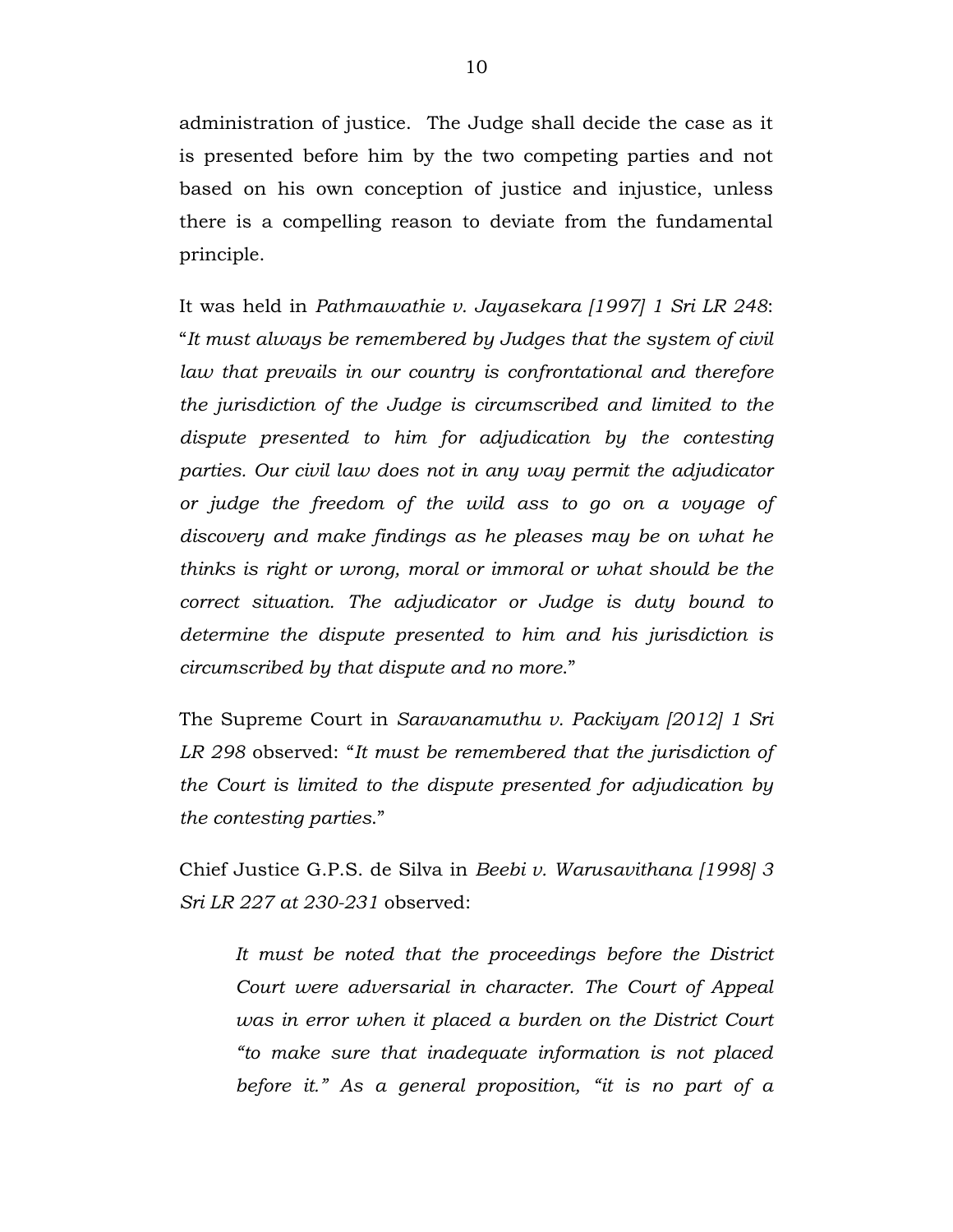*Judge's duty in a civil action to fill in the deficiencies in a case of one of the disputants by calling evidence on his own." per Nihill, J. in Rewata Thero v. Horatala 14 CLW 155. Sections 150, 151 and 163 of the Civil Procedure Code indicate that the burden is on each party to lead such evidence as is necessary to establish his case or his defence, having regard to the issues upon which the case proceeds to trial.*

In *Bandaranaike v. Premadasa [1978-79] 2 Sri LR 369 at 384* Soza J. explained this in the following terms:

*When we speak of the adversary or accusatorial system as distinguished from the continental inquisitorial system, we refer to a particular philosophy of adjudication whereby the function of the counsel is kept distinct from that of the Judge. It is the function of counsel to fight out his case while the Judge keeps aloof from the thrust and parry of the conflict. He acts merely as an impartial umpire to pass upon objections, hold counsel to the rules of the game and finally to select the victor. This common law contentious procedure has its defects and has been criticised by jurists like Roscoe Pound (see Landmarks of Law ed. Hensen-Beacon series pp. 186, 187) but it is the Anglo American system and prevails in India and Sri Lanka too. In fact the Foster Advisory Committee in its Report on the English Civil Procedure (1974) recommends the retention of the adversary system of procedure―see the Stevens publication of the report―chapter 5 paragraph 102 pp. 28, 29. This system is built on the English notion of fair play and justice where the Judge does not descend into the arena and so*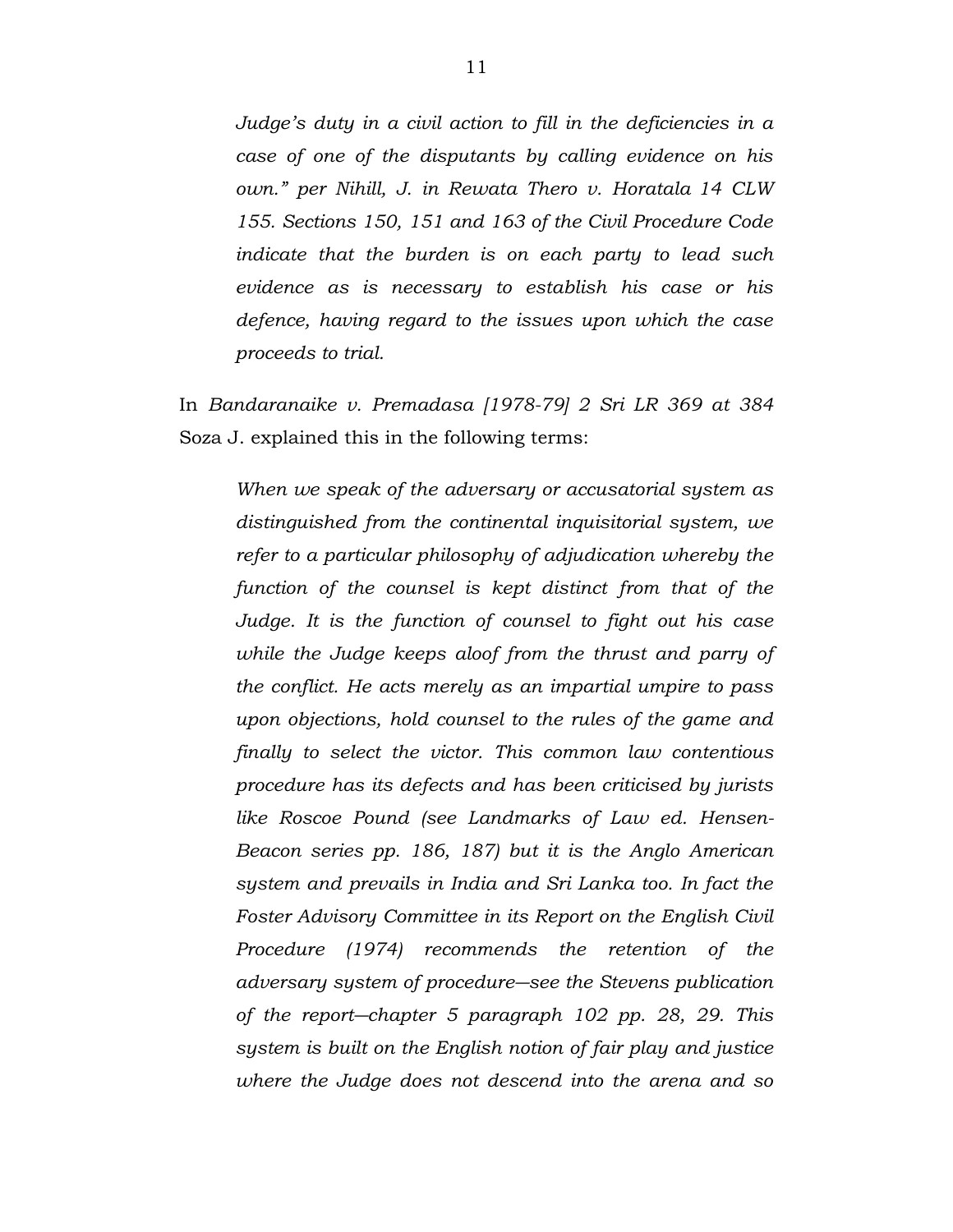*jeopardise his impartiality. Under this system it is counsel's duty to prove the facts essential to his case with the other party striving to disprove these facts or to establish an affirmative defence*.

Is it possible or believable that the Defendants obtained the keys to the house quite independently from the transferor of Deed P1 (the owner of the condominium unit) when the transferee of the Deed and the party who paid the consideration for the Deed were very much alive and available? In my judgment, it is not. There is no reason for the transferor to give the keys to the unit to an outsider unless the transferee or the person who paid the consideration for the Deed told the transferor to do so. No such thing happened.

This conclusion is amply justified by P3, the letter of the 2nd Defendants' sister in the UK, marked not subject to proof. It *inter alia* reads as follows:

*This is to confirm that the above property was bought by my brother Mr. Kanagasundaram Sathiakantham (the father of the 2nd Plaintiff) in 1994. I provided him with financial assistance to buy this property. I also confirm that as our sister, Mrs. Srijeyathevi Devarajan [the 2nd Defendant] was having problem with accommodation during that time Mr. Sathiakantham agreed to let Mrs. Devarajan and her family stay in the property without rent so that her family can stay in Colombo until her children complete their secondary school education….Mrs. Devarajan's children have completed their education, currently in full time employment and are in better financial position. Mrs. Devarajan's family should therefore abide by*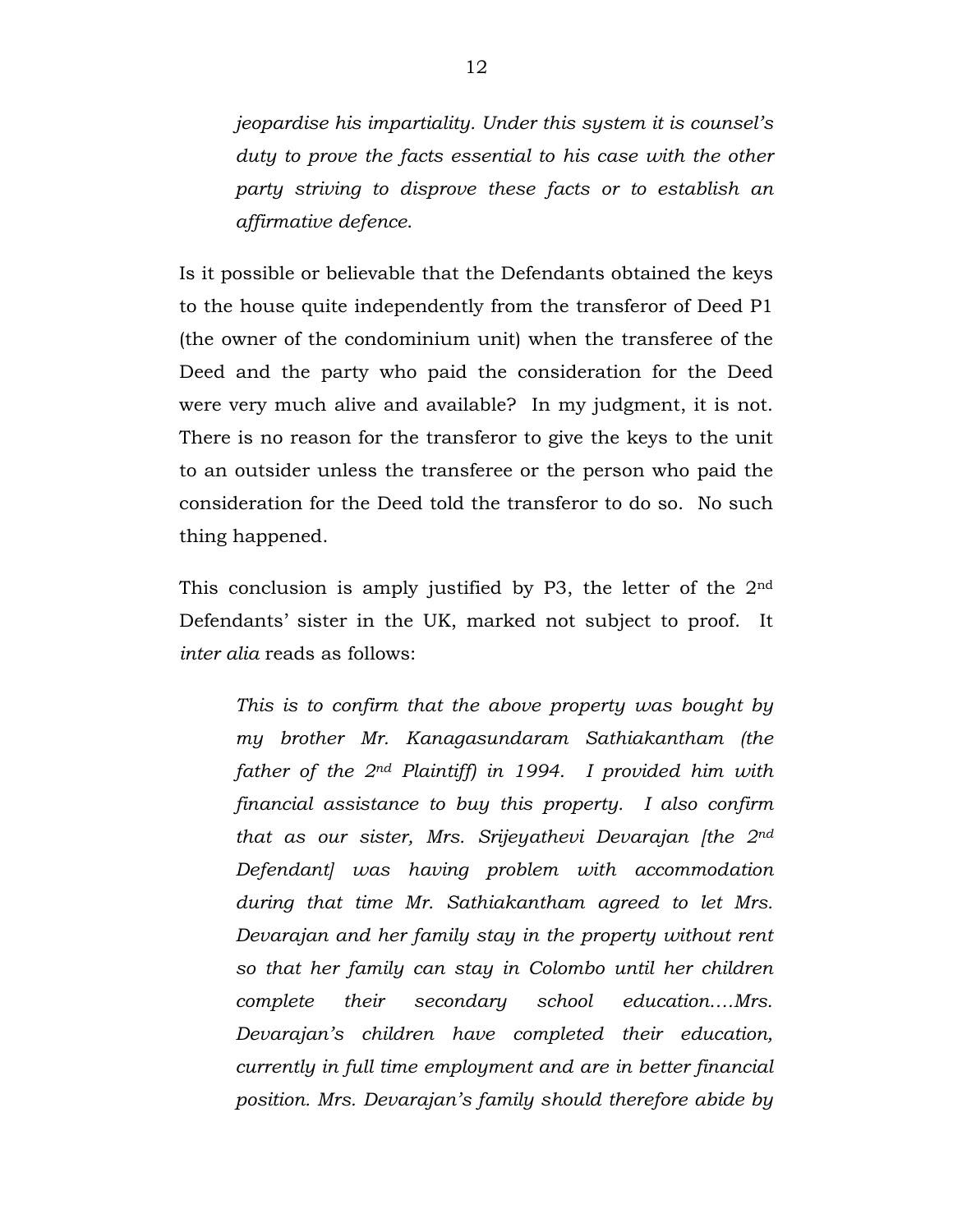*the agreement leave the above property and find their own accommodation*.

P3 amply corroborates the Plaintiffs' version of events that the Defendants came into possession of the house as licensees of the transferee of Deed P1.

The learned High Court Judge accepts P3 but unfortunately says: P3 was issued after the institution of the action; its maker did not give evidence nor was she was cross-examined; its contents were never verified; hence its evidentiary value is very low. I am unable to agree. The maker of P3 is not a stranger but the 2nd Defendant's sister who, according to the 1st Defendant, paid the purchase price to the vendor. Although the letter was issued after the institution of the action, it speaks of events anterior to the date of filing the action. This is what witnesses do in the course of their evidence in Court. The maker of P3 was not called as a witness because P3 was not marked subject to proof. Had it been marked subject to proof, the maker could have been called as a witness. It is naive to think that in a civil case the parties shall call the makers of all marked documents as witnesses in order to prove those documents whether or not they are marked subject to proof.

In a civil case, if the opposing party disputes a document, he must, at the time of marking the document, raise that objection and, if necessary, make an application to Court to mark it subject to proof. Otherwise, there is no necessity to call witnesses to prove all marked documents. The explanation to section 154 of the Civil Procedure Code reads: "*If the opposing party does not, on the document being tendered in evidence, object to it being received and if the document is not such as is*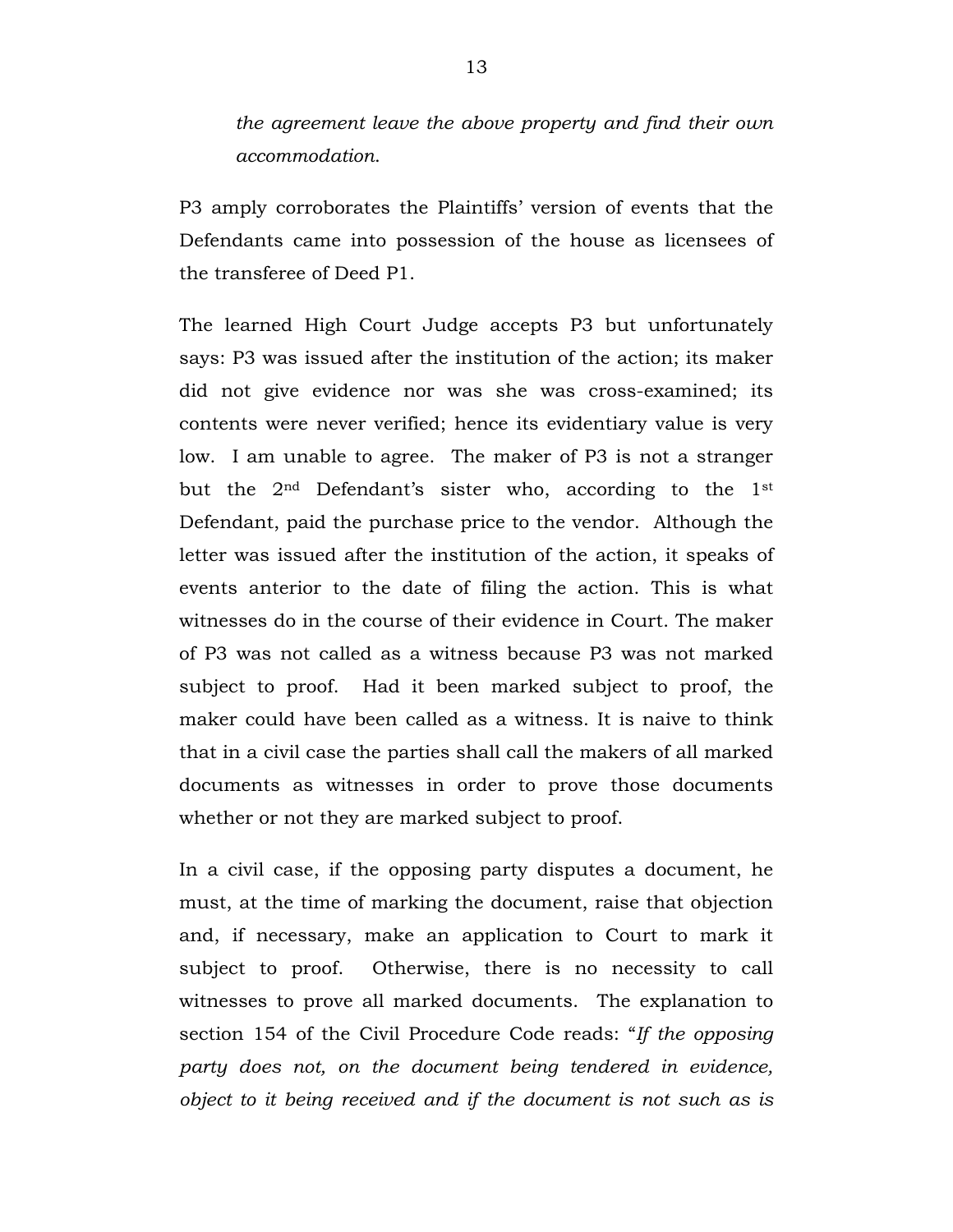*forbidden by law to be received in evidence, the Court should admit it*." This principle is applicable even to Deeds, irrespective of section 68 of the Evidence Ordinance. (*Siyadoris v. Danoris (1841) 42 NLR 311, Silva v. Kindersly (1914) 18 NLR 85, Seyed Mohomed v. Perera (1956) 58 NLR 246, Cinemas Ltd v. Sounderarajan [1998] 2 Sri LR 16 at 18, Hemapala v. Abeyratne [1978-79] 2 Sri LR 222, Wijeardena v. Ellawala [1991] 2 Sri LR 14 at 34-35, Kandasamy v. Sinnathamby [1985] 2 Sri LR 249 at 255*)

What I have stated above shall not be taken to mean that all documents the opposing party purportedly requires to be marked subject to proof must necessarily be proved by calling witnesses. There is a practice among some lawyers to get up and say "subject to proof" whenever a document is marked in evidence by the other party. This they do as a matter of course or as a matter of routine and not with any particular objective in mind, except perhaps to prolong the trial. It is regrettable that most of the time the party who produces the document obliges to this without a murmur. If we are serious about law's delays, we must put an end to this bad practice. When a counsel routinely says "subject to proof", the Judge must ask what he wants the other party to prove in the document. If this simple question is asked, I am certain the objection would be withdrawn or at least the issue to be addressed would be narrowed down. On the other hand, if the document is, take for instance, a Deed pleaded in the plaint but no issue has been raised disputing the Deed, the Defendant cannot make a routine application to mark it subject to proof when it is marked in evidence. Against this backdrop, I must emphasise that the Judge shall not mechanically refuse documents marked subject to proof but not technically proved by calling witnesses. The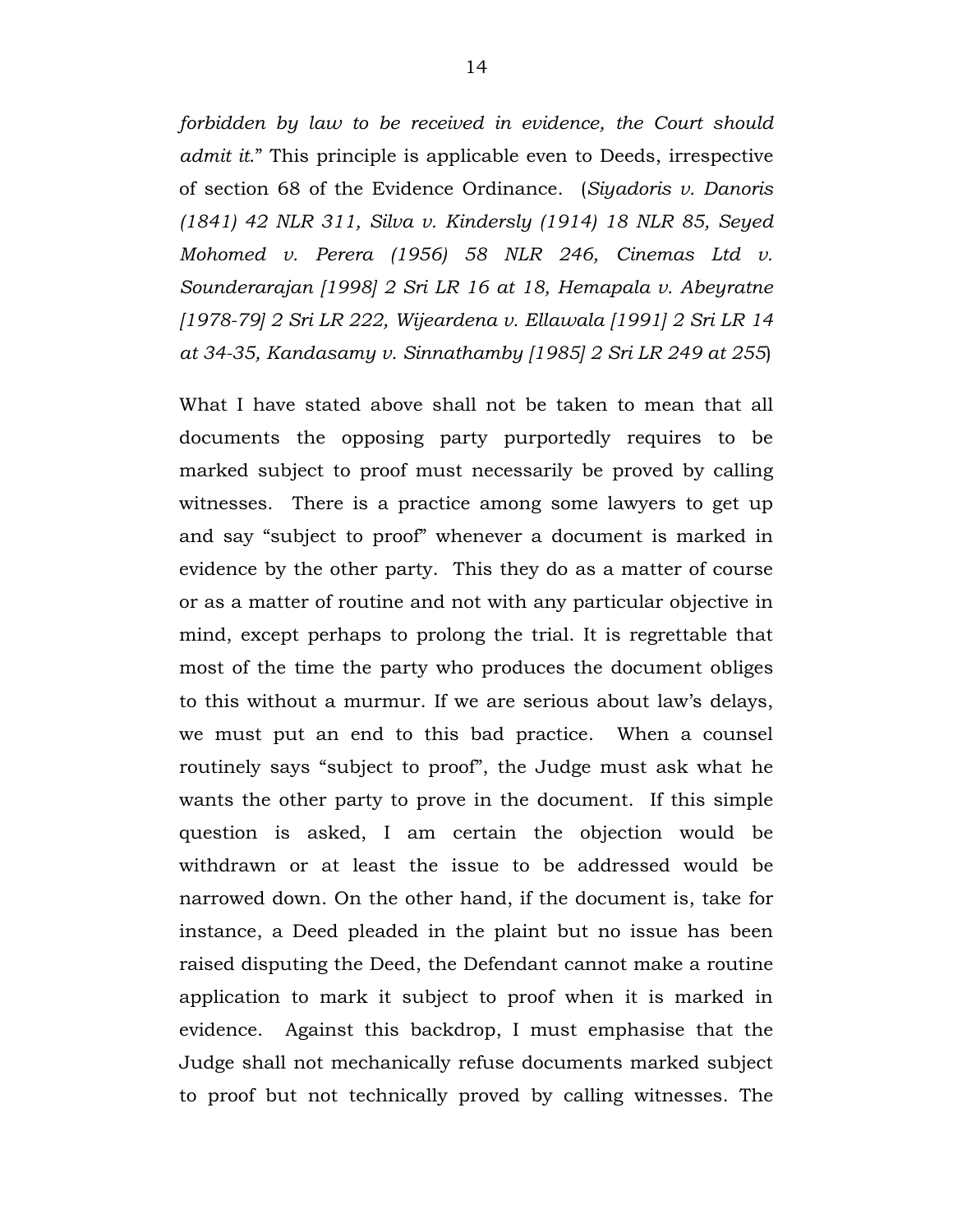Judge shall decide the question of proof at the end of the trial on the facts and circumstances of each individual case.

From the evidence adduced at the trial, it is clear that the Defendants in this case came into possession of the house with the leave and license of the transferee of Deed P1 (with the acknowledgment of the sister who provided financial assistance to purchase the property) and not as independent persons who obtained the keys to the house from the transferors of Deed P1.

The Defendants' position is that after they came into possession in 1995 they continued to possess the property until 2012, in which year the Plaintiffs disputed the possession of the Defendants. The learned High Court Judge says the Defendants "*possessed from March 1994 up to the institution of the action in 2013 as their own based on a title adverse and independent*" and therefore are entitled to claim prescriptive title to the property as provided in section 3 of the Prescription Ordinance.

Permissive possession, however long it may be, is not prescriptive possession. For permissive possession to become adverse possession in order to claim prescriptive possession, there shall be cogent evidence. The Defendants who entered into possession of the property in a subordinate character as licensees are not entitled to commence adverse possession against the owner by forming a secret intention in mind unaccompanied by an overt act of ouster. The Defendants must establish a clear starting point known to the owner in order for the former to claim prescriptive possession against the latter. The prescriptive period of ten years begins to run only from that point and not from the date the Defendants came into possession. (*Sirajudeen v. Abbas [1994] 2 Sri LR 365, Reginald*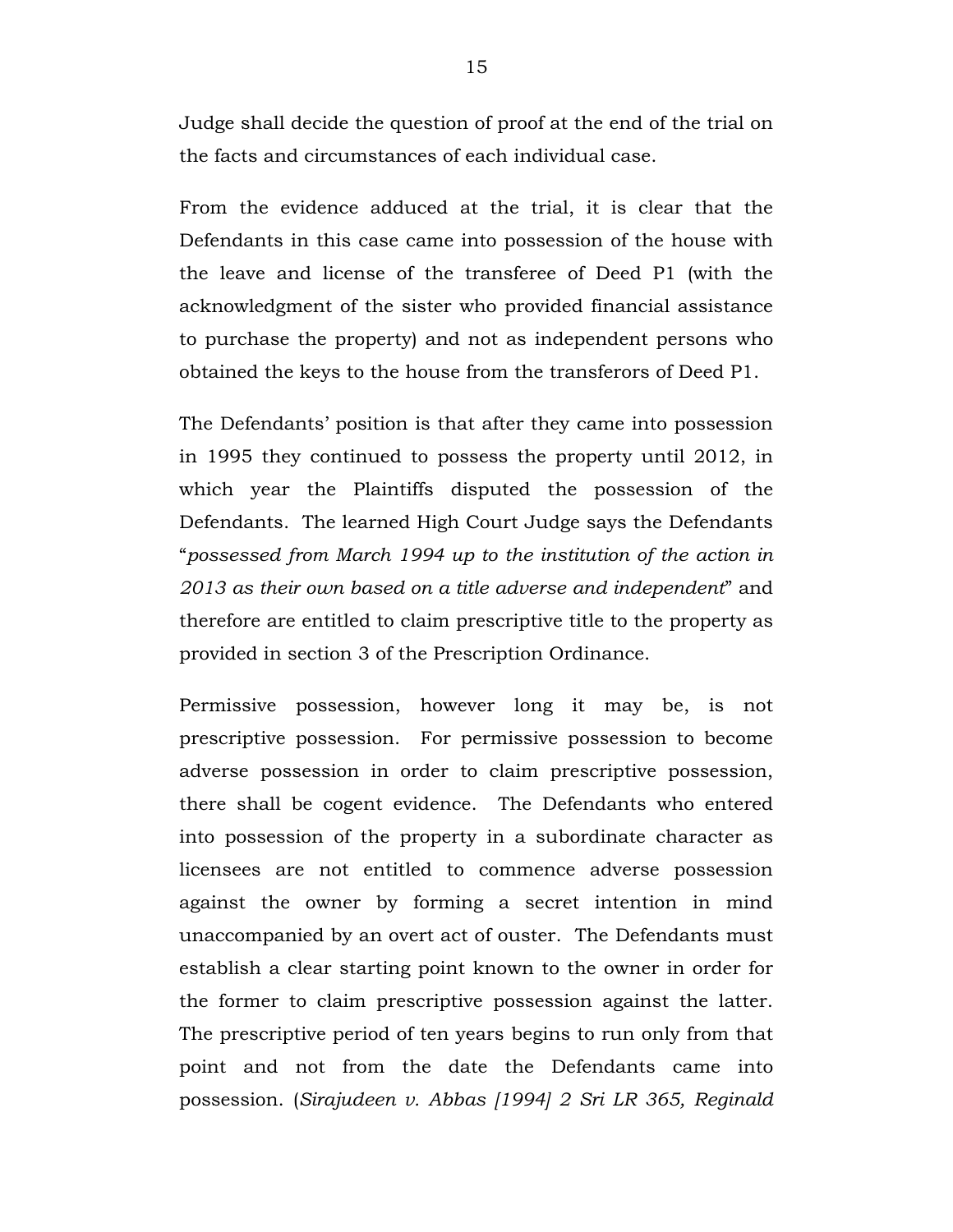*Fernando v. Pabilinahamy [2005] 1 Sri LR 31 at 37, Chelliah Vs. Wijenathan (1951) 54 NLR 337 at 342, Mitrapala v. Tikonis Singho [2005] 1 Sri LR 206 at 211-212, Seeman v. David [2000] 3 Sri LR 23 at 26, Madunawala v. Ekneligoda (1898) 3 NLR 213, Navaratne v. Jayatunga (1943) 44 NLR 517, De Soysa v. Fonseka (1957) 58 NLR 501*)

When the relationship between the two parties is very close, such as in the instant case, the overt act manifesting the commencement of adverse possession and strong affirmative evidence for the continuation of such adverse possession for over ten years are all the more important to successfully claim prescriptive title. (*De Silva v. Commissioner of Inland Revenue (1978) 80 NLR 292, Podihamy v. Elaris [1988] 2 Sri LR 129*)

In the instant case, the Defendants have manifestly failed to prove the commencement of adverse possession and the continuance of it for over ten years. The proof of mere possession of the property for over ten years does not satisfy the requirements under section 3 of the Prescription Ordinance. The possession shall be "*by a title adverse to or independent of that of the claimant or Plaintiff in the action*."

I answer the question upon which leave to appeal was granted in favour of the Plaintiff-Appellants.

I set aside the Judgment of the High Court of Civil Appeal and restore the Judgment of the District Court and allow the appeal. The Plaintiffs are entitled to costs in all three Courts.